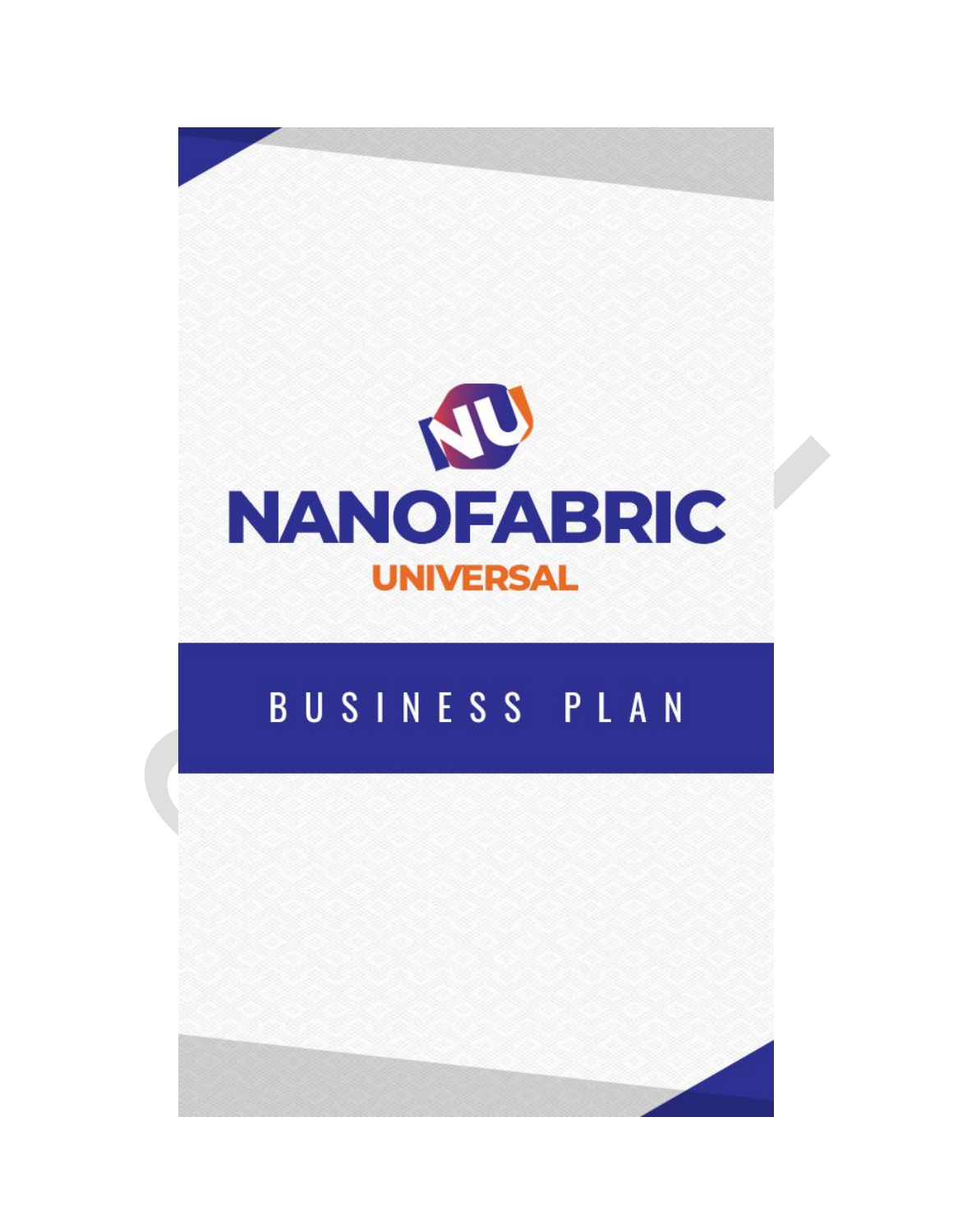# **CONTENTS**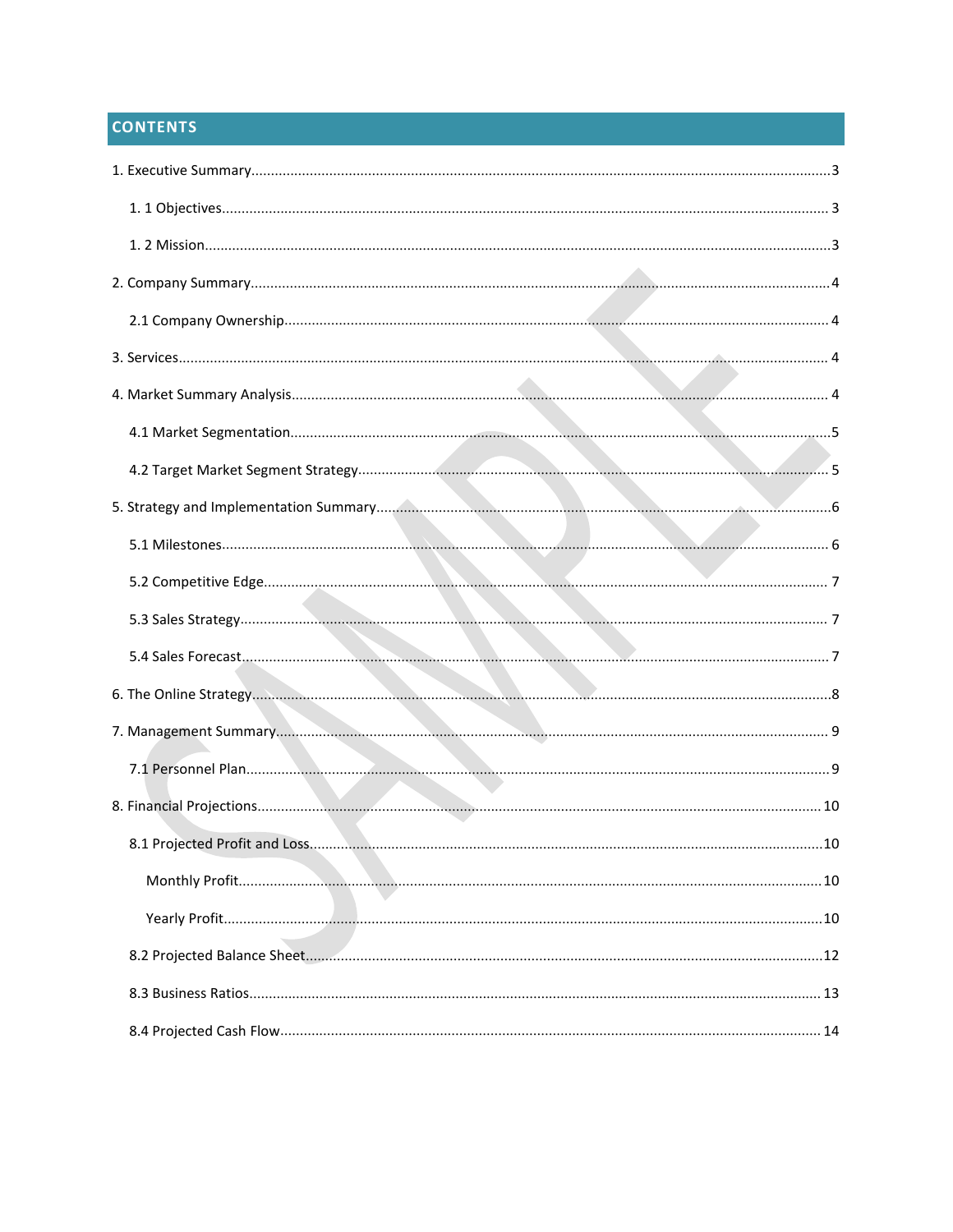#### <span id="page-2-0"></span>**1. EXECUTIVE SUMMARY**

Nanofabric Universal offers designing and prototyping services for every niche related to outdoor gears. Nanofabric Universal can create any prototype based on specifications provided by the client and even create customized specs. Once the client has been satisfied with the prototype's overall design specifications, they will be free to license the product and manufacture it as their own. Nanofabric Universal currently offers these services to companies that do not have access to an in-house design team. Our services are also excellent for companies which may have access to their own design teams but for some reason are unable to produce their own models.

With a wide range of products already on our shelves, Nanofabric Universal is currently searching for prospective clients to market and manufacture these products. The sales department of Nanofabric Universal Design Studio is currently trying to use their competitive edge in the market to further increase their profits. Due to the nature of our business market, profits will be variable and will be subject to time.



#### 1. 1 OBJECTIVES

The objectives for the first three years of operation are as follows:

- Servicing companies who want to create high quality outdoor gear.
- Making our services available to impactful multi-million dollar corporate entities.
- Increase our client base by over 30% annually.
- Design high quality logos and license them to manufacturers and industrialists who are leaders in their respective niches.
- Provide employment to more than a thousand employees over the course of a few years.

#### 1. 2 MISSION

Nanofabric Universal's overall mission is to provide high quality cutting edge designs for outdoor gear to be licensed by manufacturers. Our goal is to attract a large influx of new clientele and maintain contact with current list of manufacturers who already have purchased licenses from Nanofabric Universal.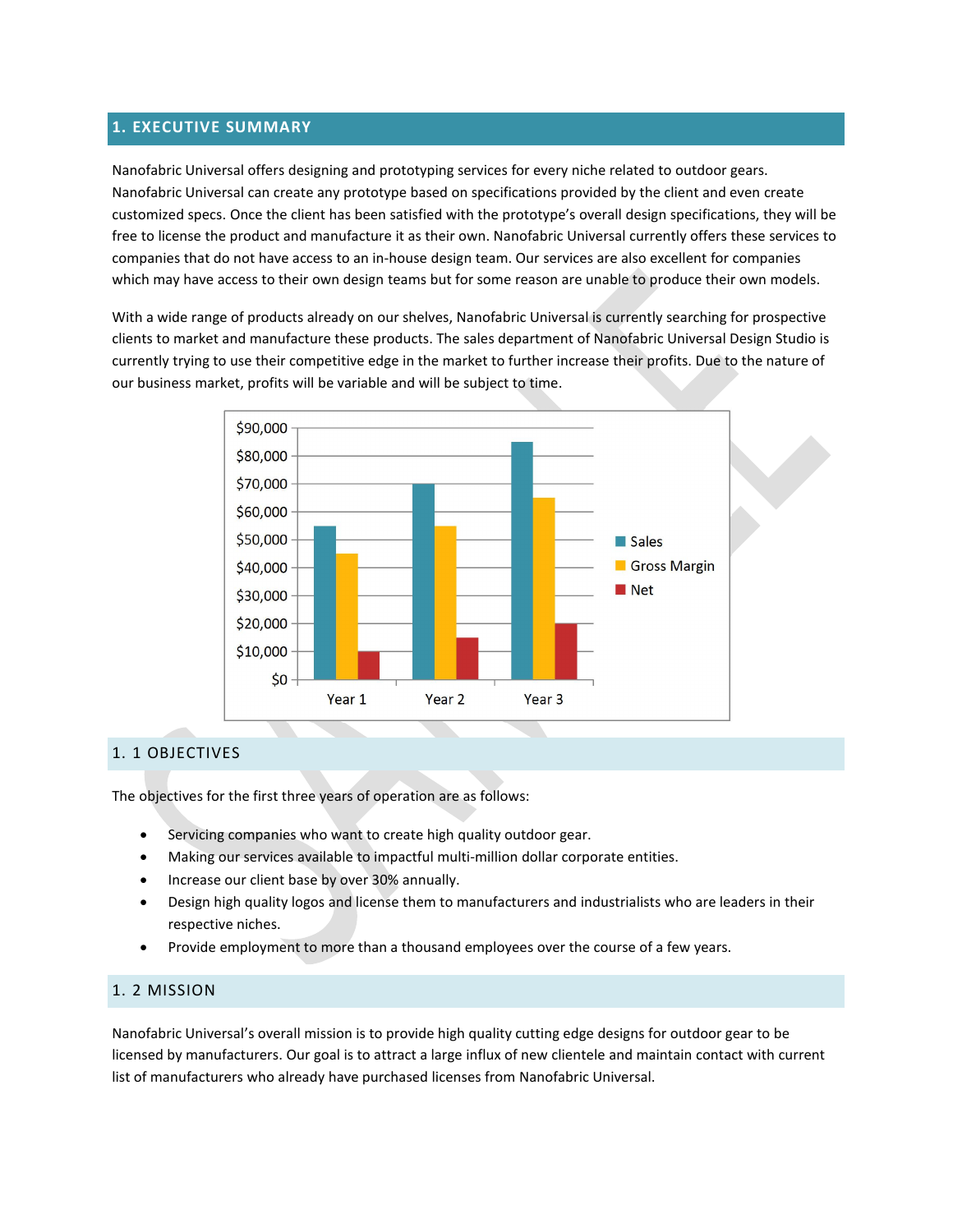#### <span id="page-3-0"></span>**2. COMPANY SUMMARY**

Nanofabric Universal is a company that primarily designs outdoor gear which are to be licensed. We also design products beforehand and search for interested manufacturers to purchase them. Often times a manufacturer comes to our team and asks them to develop a design for them. Depending on their goals, they might offer their own design specifications or ask us to generate new ones for them.

#### 2.1 COMPANY OWNERSHIP

Nanofabric Universal first started out as a sole proprietorship by Jane Tyrone based out of her room in New York City. Nanofabric Universal's revenue steam was dormant for the first few months of operation and primarily profited from license fees and one-off prototypes. Market analysis from the sales team shows that profitability will increase after about five months, and will have profitable yearly revenue streams.

#### **3. SERVICES**

Nanofabric Universal Studios has a suite of services catered specifically for outdoor gears. Nanofabric Universal makes the designs as per the specifications requested by the manufacturer. We also create designs independently of a request. The first design was a standing tent which could easily accommodate 5 people. It was far more secure than traditional tents. It also had its very own insulation to prevent the cold from seething into the fold of campers who were securely perched inside the tent.

We designed gloves which were waterproof, breathable, windproof and had silicon prints on them for maximum grip. A useful product is a bag for cycling that can be secured on top of a rack and is completely waterproof, it can safely accommodate a laptop, smartphone and other tech devices.

We are proud to mention that the scope of our designs is only limited by the client's willingness to explore new options.

Nanofabric Universal designs these products and sells their license to manufacturers; this is our primary source of revenue. License fees are different than royalty fees in that, unlike the latter, we only charge fees for the production of a prototype.

In our line of business some designs can be patented as well. This depends on whether the product is innovative enough to receive IP protection and if the design is unique enough for the patent to not be easily avoided by making small changes to the product.

#### **4. MARKET SUMMARY ANALYSIS**

Our two major segments of clients are manufacturers who want Nanofabric Universal to develop prototypes from provided specifications and those who want Nanofabric Universal to develop their own design. Nanofabric Universal also wants to target businessmen who want to sell a product which is still in at idea stage but needs help from Nanofabric Universal studios to bring it at MVP stage. Businessmen who will purchase a design and then find suitable manufacturers to mass produce it would be our secondary source of revenue.

These groups can be attracted by advertising within the outdoor gear industry, targeting trade shows and advertisements in industry journals.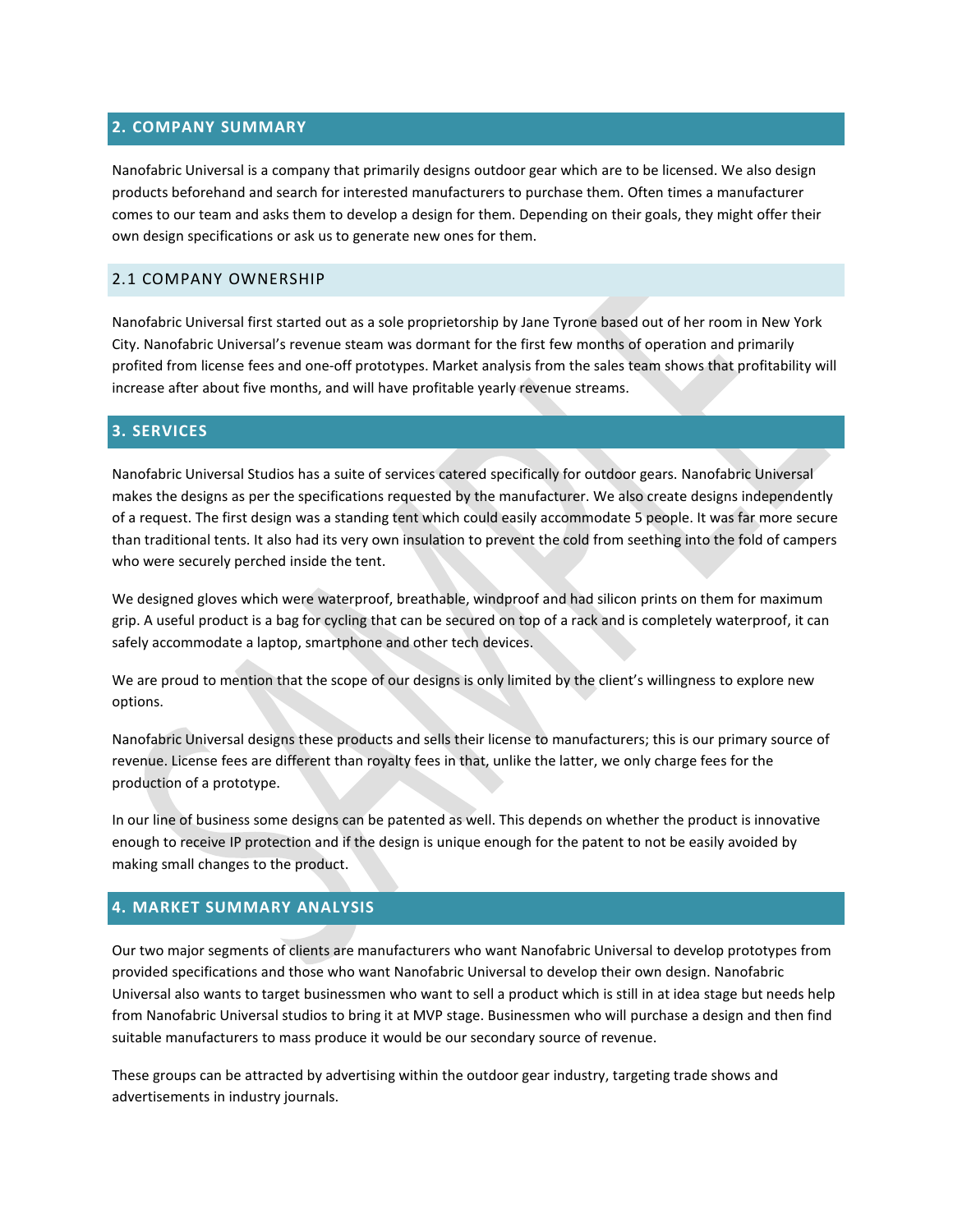#### <span id="page-4-0"></span>4.1 MARKET SEGMENTATION

Nanofabric Universal's major list of customers can be divided into two different groups,

- Manufacturers who want to sell a specific design but do not have access to an in-house design team, and manufacturers whose in-house team is unable to meet their design specifications.
- Businessmen who will be using the design to sell it to manufacturers.

Around 80 percent of the businesses will come from the first group. While it may seem surprising, it is quite common for manufacturers to look outside of their company to design prototypes. Certain companies that call themselves 'manufacturers' but never make any of their products, usually outsource their work to contractors. This is done to avoid large overhead costs.

Preliminary analysis of the market shows a large number of businessmen who will usually license our design and then search for manufacturers to produce it. These manufacturers can be commonly found in other countries. The businessmen will be responsible for finding lucrative clients to market the product and at others will sell the license to the client.



#### 4.2 TARGET MARKET SEGMENT STRATEGY

The best way to target our respective market segments would be a collective effort comprising of 5 different key strategies:

- **Trade shows:** These shows occur twice a year in various locations of the world. They are usually very extensive, have plenty of retailers, designers, manufacturers, wholesalers and individual businessmen. The presence of the media and various industry giants makes them the perfect event to introduce our designs. We aim to do this by setting up display booths to network within the industry.
- **Advertisements in relevant journals:** Another way to target manufacturers is to advertise in subscription magazines which many industry veterans would commonly have access to.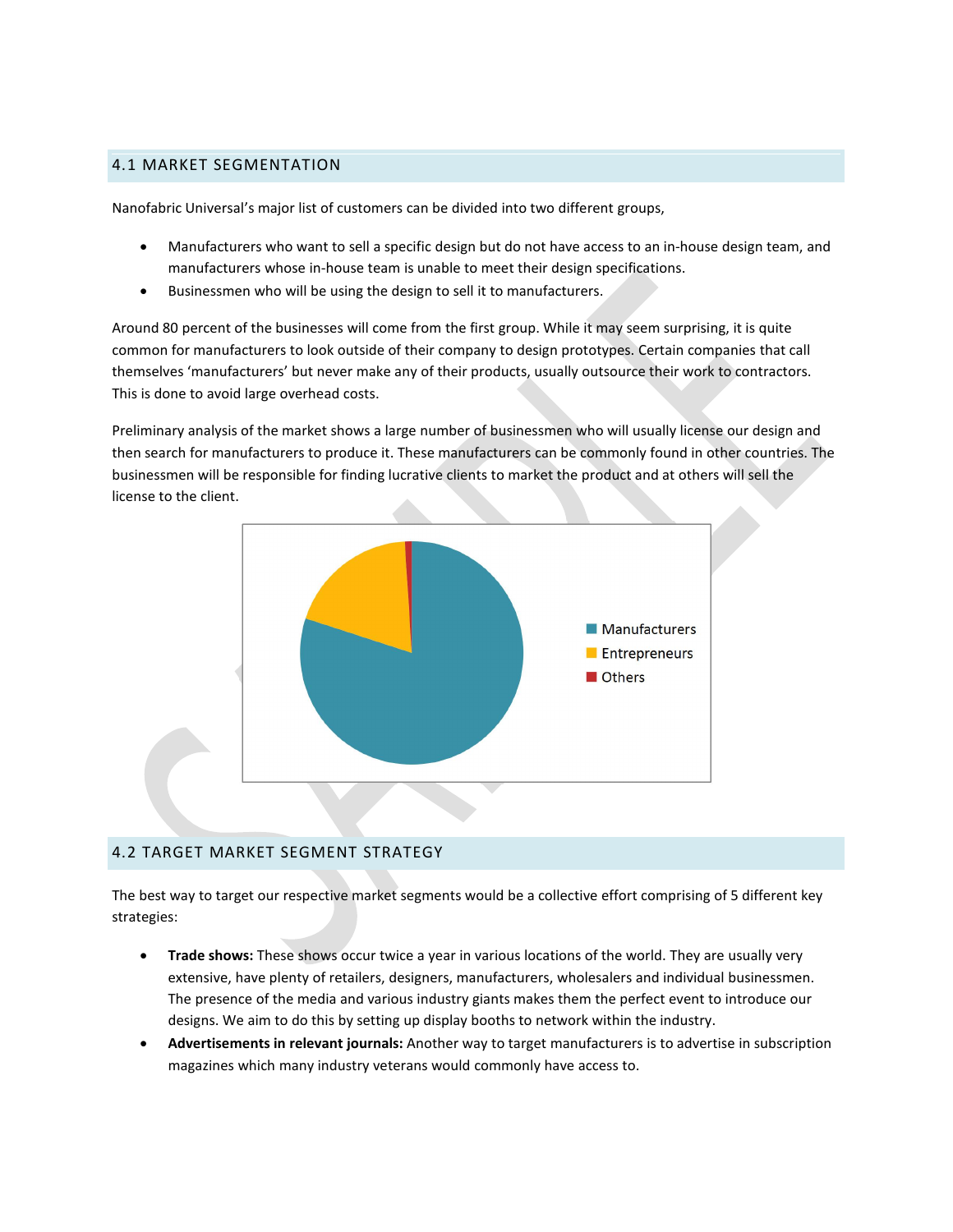- <span id="page-5-0"></span> **Website:** A website will be used to advertise our designs. A catalogue of designs and suite of services will be put on display. The use of our website will allow clients from other countries to interact with the marketing team.
- **Advertisements on other websites:** Websites which already have a large global outreach will be approached for sponsorship opportunities. This will allow us to maximize reach with individual entrepreneurs. This way, we can change the perspective of business men who may not be previously inclined to work with the outdoor gear industry.
- **Social media:** The best way to reach and interact with our audience is to use social media services such as Facebook, Instagram, Twitter and LinkedIn. This way we get to interact with a large number of investors, entrepreneurs and manufacturers.

#### **5. STRATEGY AND IMPLEMENTATION SUMMARY**

The fastest way to generate a large steam of revenue is to utilize our captivating design features and expertise in the outdoor gear industry to produce thought provoking and relevant products. Nanofabric Universal will utilize their market strategy to keep in touch with their prospective clients and eventually convert them from leads to sales. Nanofabric Universal will deploy a sales staff that is thoroughly trained in customer engagement and give off authentic and professional vibes. A customer centric approach combined with our pastexperience with authentic and outstanding design will lead to sales growth.

#### 5.1 MILESTONES

Nanofabric Universal has already achieved several milestones early on. We will include some of these in our list today.

- 1. Business plan completion. This will be done as a roadmap for the organization. This will be an indispensable tool for the ongoing performance and improvement of the company.
- 
- 2. Office set up.<br>3. Portfolio and website completed.
- 4. Profitability.

| <b>Milestones</b>   | <b>Start Date</b> | <b>End Date</b> | <b>Budget</b> | Department       |
|---------------------|-------------------|-----------------|---------------|------------------|
| Roadmap             | 5/6/2015          | 6/6/2016        | \$0           | Executive body   |
| Office headquarters | 5/6/2015          | 8/6/2016        | \$500,000     | Executive body   |
| Website             | 5/6/2015          | 5/30/2016       | \$10,000      | Development team |
| <b>Sales</b>        | 5/6/2015          | 5/9/2016        | \$0           | Sales team       |
| Total               |                   |                 | \$150,000     |                  |
|                     |                   |                 |               |                  |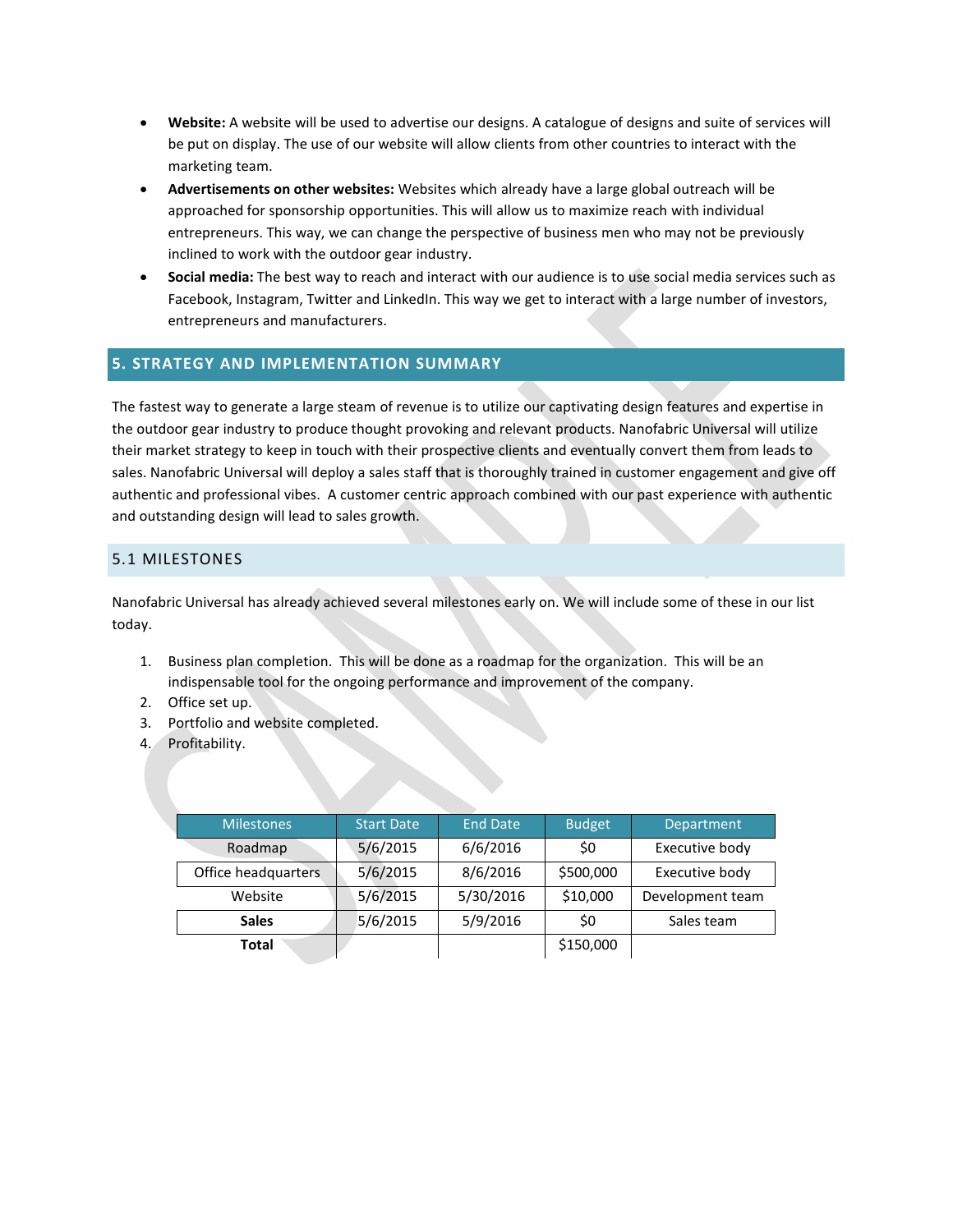#### <span id="page-6-0"></span>5.2 COMPETITIVE EDGE

The Nanofabric Universal team has always managed to thrive because of the creativity they bring to the table. Founder Jane was not self taught in the design business and did not have access to fine techniques of design. This allowed Jane to apply intuitive and innovative principles never before seen in the industry to come up with creative solutions that could maneuver around technical constraints. Jane was able to use various tools to create useful design features, including BricsCad to design innovative fabrics, apply cost benefit analysis and apply her own creative mindset to give unique features to the design (Jane's specialty).

Jane has been designing for over a decade now and was completely self educated. To make up for any gaps in her knowledge, she would visit events and conferences and tryto get in touch with industry veterans for personal mentorship and networking. She began to experiment imaginatively with various software on computers to enhance her creativity. She also has practical experience because of an internship project at Huge Fabrics for 3 months. This experience instilled a passion that inspired her to start her own company. Today Nanofabric Universal produces waterproof fabrics that are often used in rain by search and rescue teams.

#### 5.3 SALES STRATEGY

Nanofabric Universal firmly believes that customer engagement and satisfaction is the key to a powerful sales strategy. This coupled with our impressive catalogue of designs will serve to boost profitability of products. Customer service has always been at the core of any successful company and to this end, we have our own thoroughly trained sales team who are the embodiment of professionalism in all respects, whether that is communication, updating clients on progress, seeking approval from clients on various processes, and delivering accurate dates of completion.

Nanofabric Universal will maximize Jane's portfolio of work, indicate her level of expertise and showcase the numerous accolades and wards she has been given for her tireless service to the outdoor gear industry. All of the designs which Jane has personally trademarked and patented will be used to get prospective clients on board.

Interested clients can approach the company in two ways, they can call our sales staff on the phone or approach us at industry trade shows. Jane will also be using the marketability of her name to convince any information gatherer that Nanofabric Universal is the obvious choice.

#### 5.4 SALES FORECAST

The first month of operation will be utilized to sign up for trade shows, and place advertisements in relevant journals and magazines. The most important part of the business is to get word out that Nanofabric Universal is in the business, but outreach programs depend on the effectiveness of our sales strategy, it could take anywhere from one month to several months. For the first few months of operation, Nanofabric Universal will take projects from local outdoor gear stores that are in friendly terms with Jane and her crew. They will readily point any prospective clients toward Nanofabric Universal's headquarters.

It won't be until the third or fourth month that we could expect business to generate from advertisements placed in the trade shows. It should be understood that the revenue stream won't be entirely stable during this time period, indeed the first month can see plenty of business while the next may see nothing at all.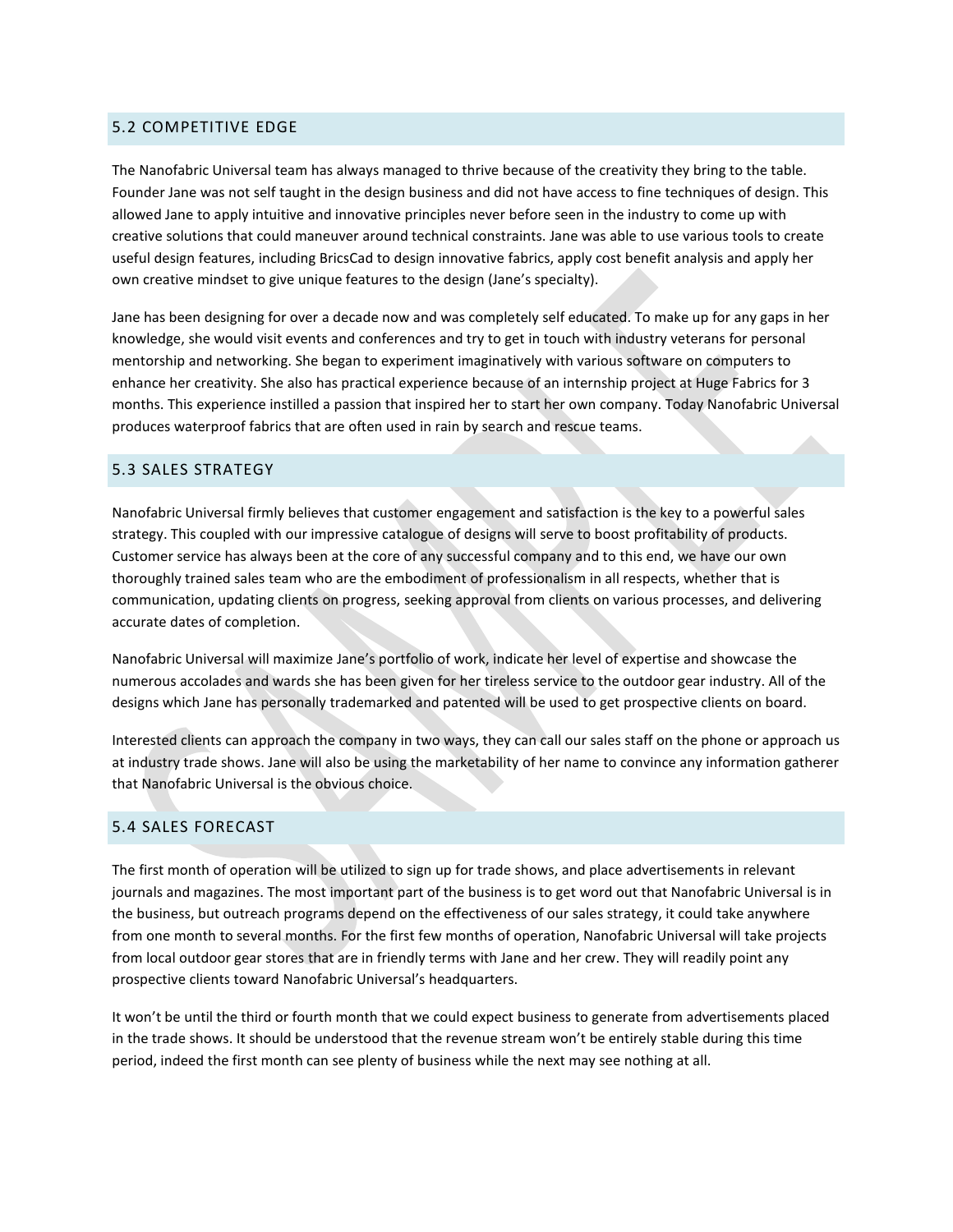

<span id="page-7-0"></span>Nanofabric Universal will be able to make do with a disruptive cash flow pattern, because that is part and parcel of any up and coming business.

| <b>SALES FORECAST</b>      |          |          |          |  |
|----------------------------|----------|----------|----------|--|
| <b>Sales</b>               | Year 1   | Year 2   | Year 3   |  |
| <b>Manufacturers</b>       | \$21,453 | \$25,692 | \$30,198 |  |
| <b>Businessmen</b>         | \$15,001 | \$25,543 | \$28,121 |  |
| <b>Other Projects</b>      | \$1,002  | \$2,015  | \$4,200  |  |
| <b>Total Sales</b>         | \$37,456 | \$53,250 | \$62,519 |  |
| <b>Cost Of Sales</b>       | Year 1   | Year 2   | Year 3   |  |
| <b>Manufacturers</b>       | \$2,154  | \$3,123  | \$4,002  |  |
| <b>Businessmen</b>         | \$1,432  | \$2,523  | \$3,544  |  |
| <b>Other Projects</b>      | \$400    | \$450    | \$600    |  |
| <b>Total Cost Of Sales</b> | \$3,986  | \$6,096  | \$8,146  |  |

# **6. THE ONLINE STRATEGY**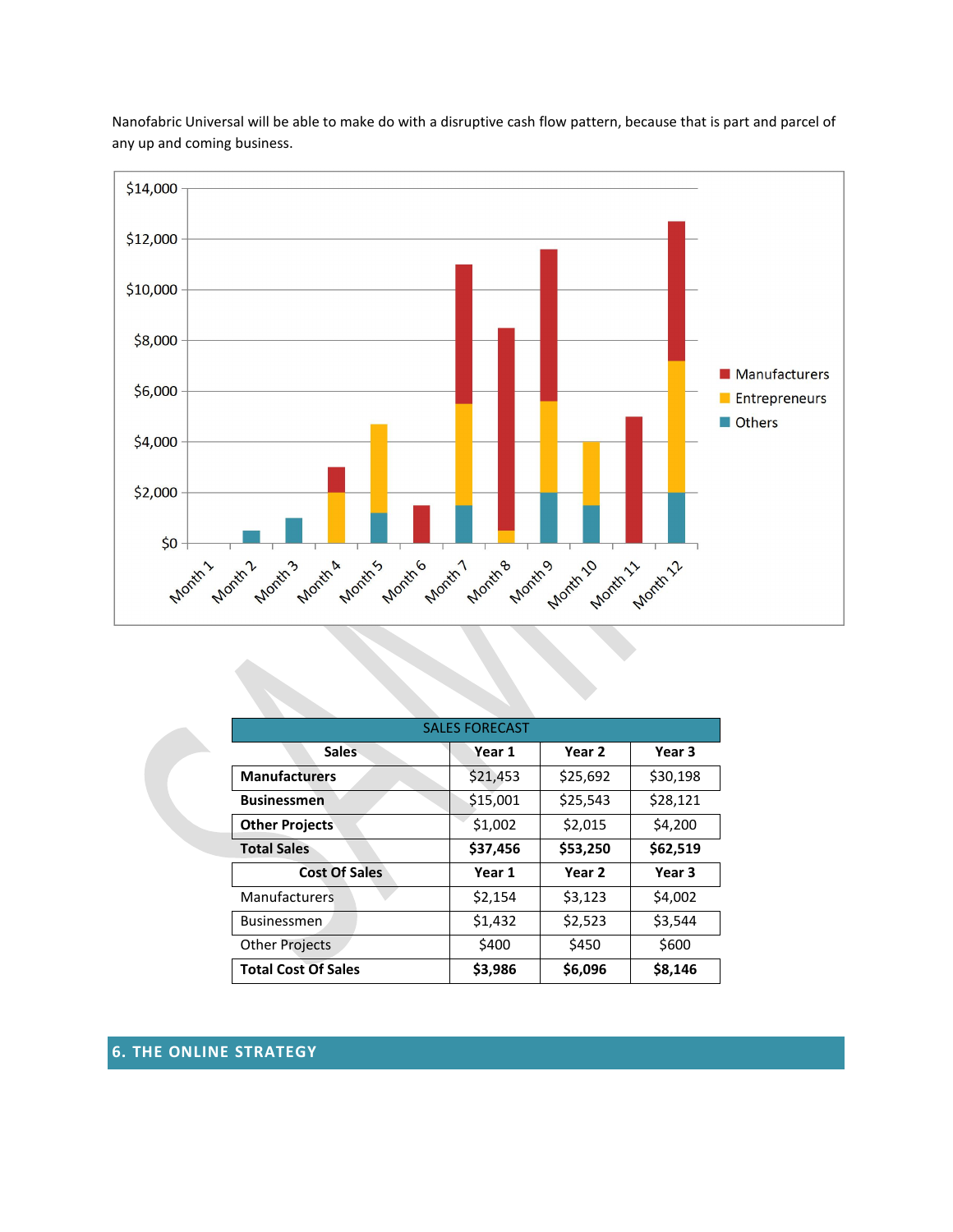<span id="page-8-0"></span>The website will be used as a marketing tool for prospective clients. It will be use best practices in SEO to optimize properly for various search engines so that companies can find the Nanofabric Universal firm. The website will heavily feature some of the signature works from Jane. Detailed reviews of the product will be given alongside relevant photographs of the product.

The 'about us' section will heavily feature the history and education background of Jane. Contact details will also be provided in case prospective clients want to reach out.

#### **7. MANAGEMENT SUMMARY**

Having graduated with a background in marketing studies, Jane started out as a sales executive for a renowned company until she decided to change her line of work. Despite being paid well beyond what is usually compensated in the market, Jane decided to pursue her dreams and launch her own line of work. She was always inspired by the outdoor gear industry and wanted to design her own products. Her natural affinity with the natural outdoors allowed her to leverage her creativity to design useful outdoor fabrics such as tents, gloves and sleeping bags.

Jane formally entered into the business after she got interned at Huge Fabrics for 3 months. It was here that her creative skill set was honed and her passions were brought to life.

She was confident in her research skills to actually give useful advice to the company president. Impressed with her suggestions, the president implemented the new changes and within the span of only a few months, sales improved.

| <b>Personnel Plan</b>   |           |                   |           |
|-------------------------|-----------|-------------------|-----------|
|                         | Year 1    | Year <sub>2</sub> | Year 3    |
| Owner                   | \$40,000  | \$50,000          | \$60,000  |
| Manager                 | \$30,000  | \$40,000          | \$50,000  |
| Accountant              | \$20,000  | \$25,000          | \$30,000  |
| <b>Graphic Designer</b> | \$20,000  | \$25,000          | \$30,000  |
| <b>Total People</b>     | 4         | 4                 | 4         |
| <b>Total Payroll</b>    | \$110,000 | \$140,000         | \$170,000 |

#### 7.1 PERSONNEL PLAN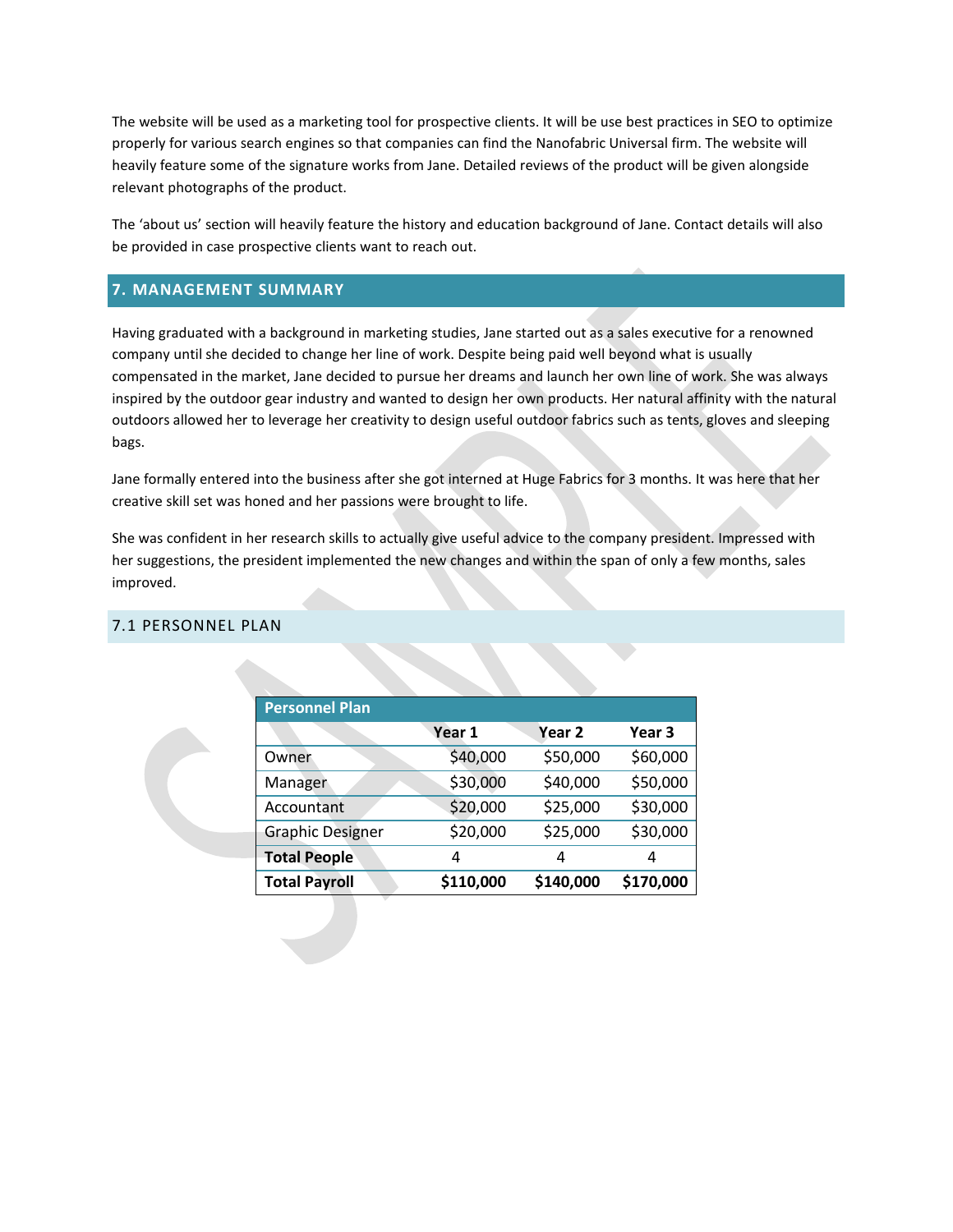# <span id="page-9-0"></span>**8. FINANCIAL PROJECTIONS**

The sections below will summarize important financial information

#### 8.1 PROJECTED PROFIT AND LOSS

#### MONTHLY PROFIT



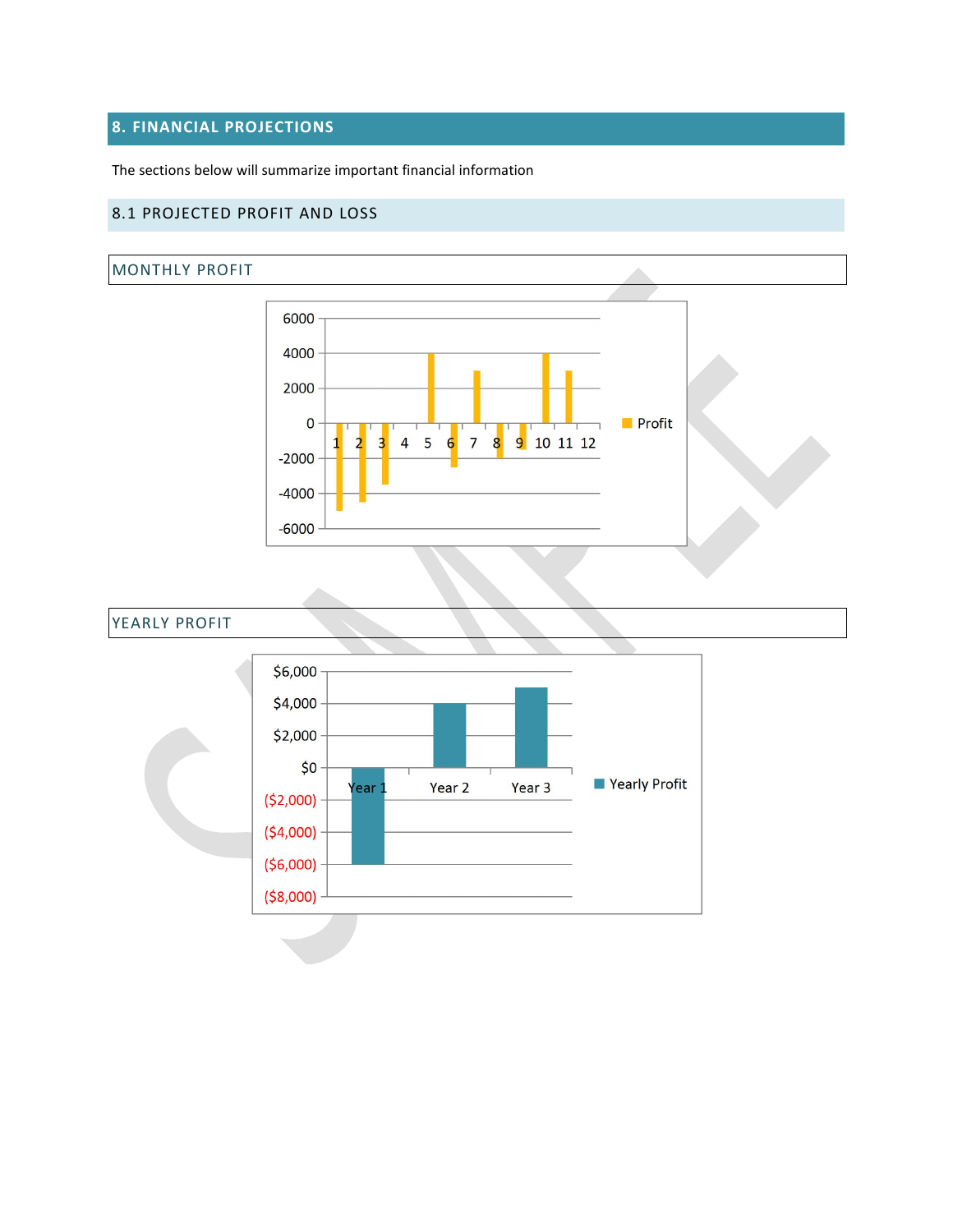

 $\mathcal{L}_{\mathcal{A}}$ 

| <b>Pro Forma Profit and Loss Analysis</b> | <b>First year</b> | <b>Second year</b> | <b>Third year</b> |
|-------------------------------------------|-------------------|--------------------|-------------------|
| <b>Sales</b>                              | \$30,435          | \$40,341           | \$60,931          |
| Direct Cost Of Sales                      | \$4,120           | \$5,601            | \$8,019           |
| <b>Production Expenses</b>                | \$0\$             | \$0                | \$0               |
| <b>Total Cost Of Sales</b>                | \$5,123           | \$5,632            | \$6,792           |
| <b>Gross Margin</b>                       | \$25,312          | \$34,709           | \$54,139          |
| <b>Expenses</b>                           |                   |                    |                   |
| Payroll                                   | \$25,000          | \$35,000           | \$55,000          |
| Sales And Marketing                       | \$4,902           | \$2,976            | \$1,567           |
| Depreciation                              | \$1,282           | \$1,282            | \$0               |
| Equipment                                 | \$0               | \$0                | \$0               |
| <b>Utilities</b>                          | \$1,200           | \$1,200            | \$1,200           |
| Insurance                                 | \$700             | \$700              | \$700             |
| Rent                                      | \$0               | \$0                | \$0               |
| Payroll Taxes                             | \$0               | \$0                | \$0               |
| Other                                     | \$0               | \$0                | \$0               |
| <b>Total Operating Expenses</b>           | \$33,084          | \$41,158           | \$58,467          |
| Profit Before Interest And Taxes          | \$5,125           | \$7,682            | \$8,674           |
| Interest Expense                          | \$0\$             | \$0                | \$0               |
| <b>Taxes</b>                              | \$0               | \$3,411            | \$4,502           |
| <b>Net Profit</b>                         | \$5,125           | \$4,271            | \$4,172           |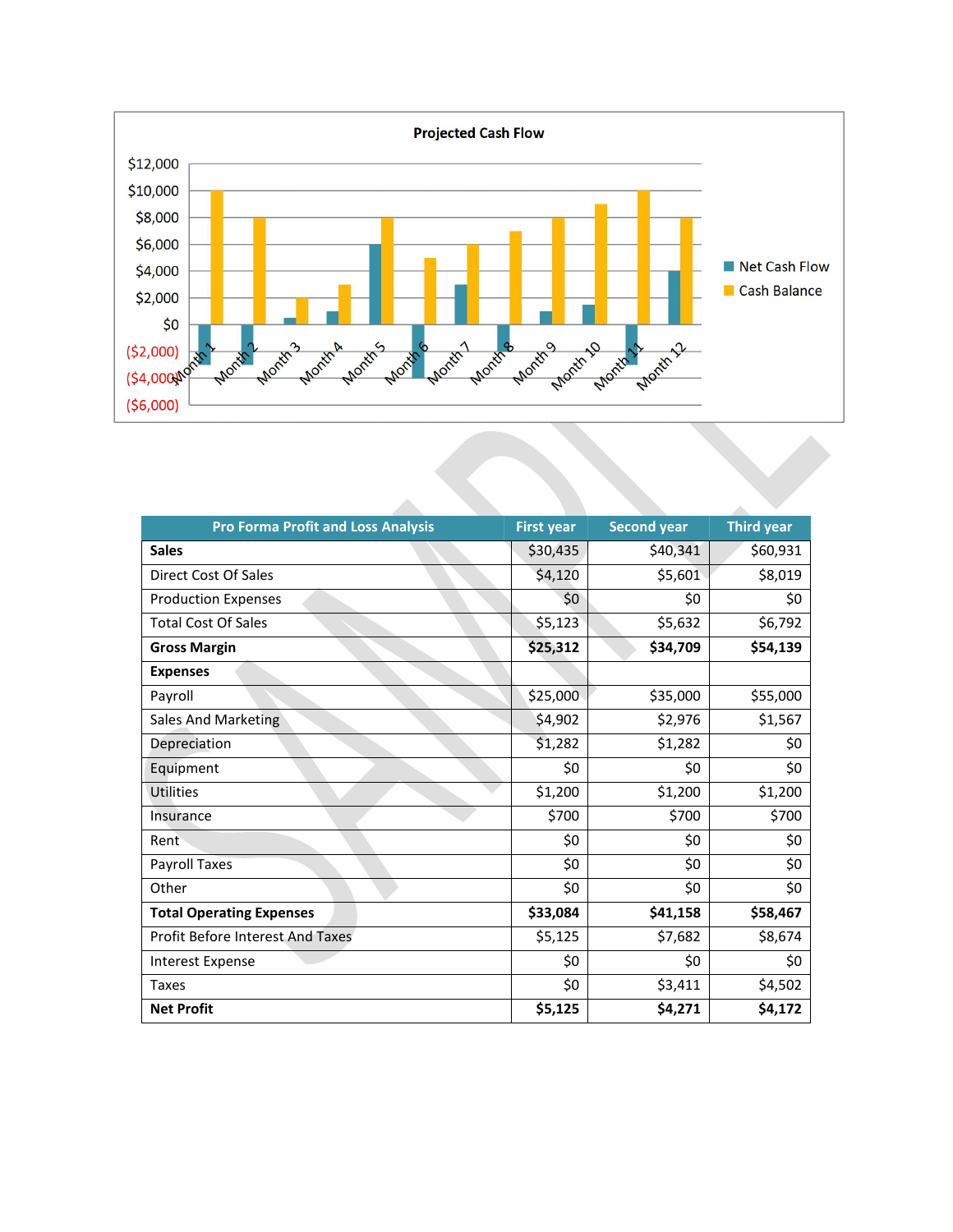# <span id="page-11-0"></span>8.2 PROJECTED BALANCE SHEET

The following table will indicate the projected balance sheet.

| <b>Projected Balance Sheet</b>       |                  |             |                   |
|--------------------------------------|------------------|-------------|-------------------|
|                                      | First year       | Second year | Third year        |
| Assets                               | \$7,691          | \$12,001    | \$17,123          |
| <b>Current Assets</b>                | \$0              | \$0         | \$0               |
| <b>Miscellaneous Assets</b>          | \$0              | \$0         | \$0               |
| <b>Total Current Assets</b>          | \$7,691          | \$12,001    | \$17,123          |
| Long Term Assets                     | \$5,420          | \$7,601     | \$7,601           |
| <b>Accumulated Depreciation</b>      | \$1,231          | \$2,123     | \$2,154           |
| <b>Total Long Term Assets</b>        | \$5,768          | \$3,891     | \$3,891           |
| <b>Total Assets</b>                  | \$20,110         | \$25,616    | \$30,769          |
| <b>Liabilities And Capital</b>       | Year 1           | Year 2      | Year <sub>3</sub> |
| <b>Current Liabilities</b>           |                  |             |                   |
| <b>Accounts Payable</b>              | \$541            | \$651       | \$753             |
| <b>Borrowed Amount</b>               | \$0              | \$0         | \$0               |
| <b>Other Current Liabilities</b>     | \$0              | \$0\$       | \$0               |
| Long Term Liabilities                | \$0 <sub>1</sub> | \$0\$       | \$0               |
| <b>Total Liabilities</b>             | \$1,213          | \$1,871     | \$1,961           |
| Paid In Capital                      | \$20,000         | \$20,000    | \$20,000          |
| Earnings                             | (56, 732)        | \$6,521     | \$4,312           |
| <b>Total Capital</b>                 | \$10,981         | \$18,812    | \$20,431          |
| <b>Total Liabilities And Capital</b> | \$12,374         | \$17,541    | \$20,912          |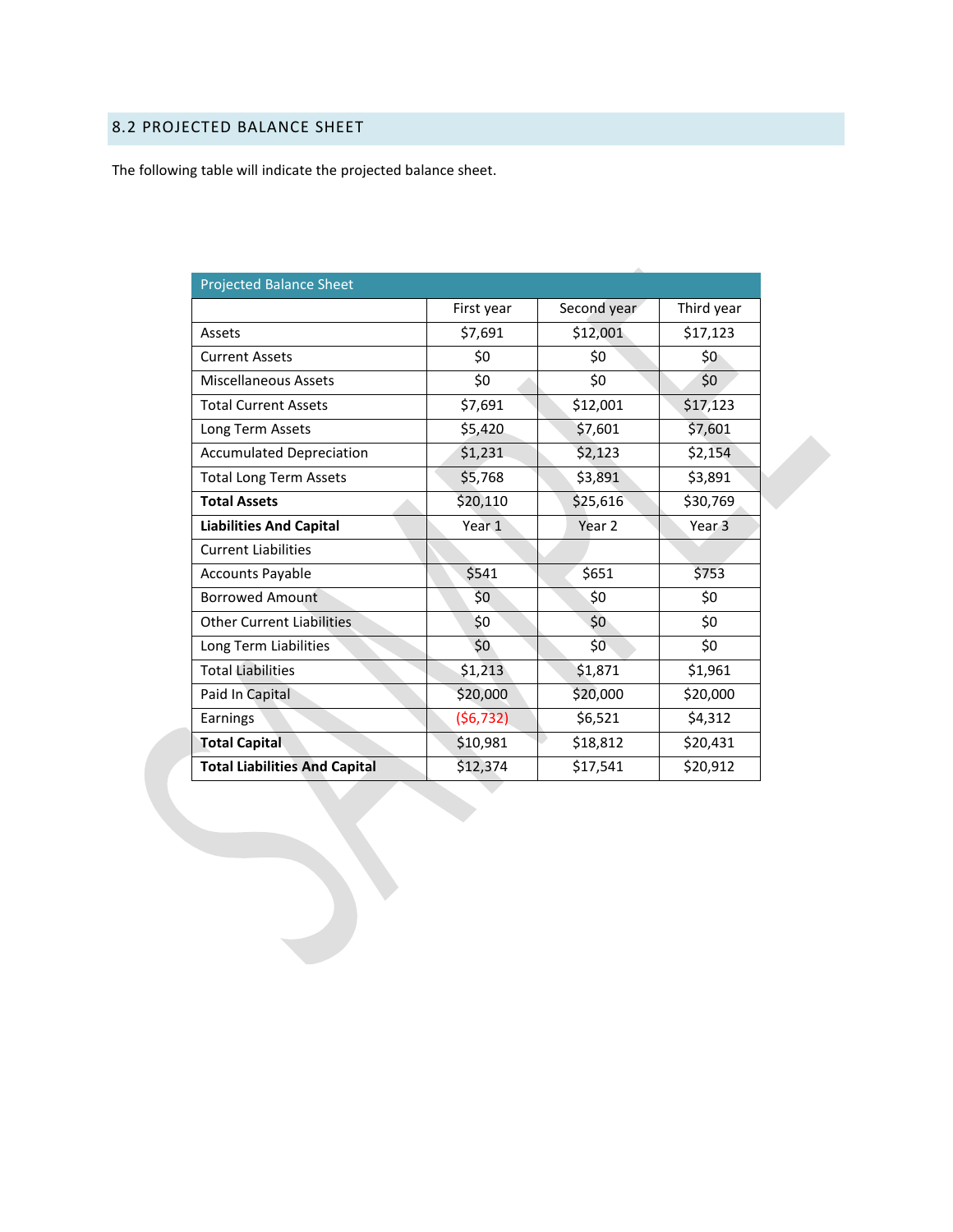### <span id="page-12-0"></span>8.3 BUSINESS RATIOS

The following section shows the business ratios for three years. The industry profile ratios are based on the Standard Industrial Classification (SIC) code 8711.

| <b>Ratio Analysis</b>             | Column1     | Column <sub>2</sub> | Column <sub>3</sub> | Column4                 |  |
|-----------------------------------|-------------|---------------------|---------------------|-------------------------|--|
|                                   | Year 1      | Year 2              | Year 3              | <b>Industry profile</b> |  |
| <b>Other Current Assets</b>       | 0.00%       | 0.00%               | 0.00%               | 10.41%                  |  |
| <b>Total Current Assets</b>       | 45.13%      | 67.89%              | 89.12%              | 69.81%                  |  |
| Long Term Assets                  | 54.87       | 32.11               | 10.88               | 19.78%                  |  |
| <b>Total Assets</b>               | 100.00%     | 100.00%             | 100.00%             | 100.00%                 |  |
| <b>Current Liabilities</b>        | 7.23%       | 5.90%               | 4.67%               | 30.56%                  |  |
| Long Term Liabilities             | 0.00%       | 0.00%               | 0.00%               | 12.30%                  |  |
| <b>Total Liabilities</b>          | 7.65%       | 6.54%               | 5.46%               | 57.00%                  |  |
| Net Worth                         | 92.77%      | 94.10%              | 95.33%              | 69.44%                  |  |
| Percent Of Sales                  | 100.00%     | 100.00%             | 100.00%             | 100.00%                 |  |
| Sales                             | 80.00%      | 80.00%              | 80.00%              | 0.00%                   |  |
| <b>Gross Margin</b>               | 120.00%     | 74.00%              | 72.00%              | 89.00%                  |  |
| Miscellaneous Expenses            | 3.21%       | 2.54%               | 1.94%               | 0.97%                   |  |
| <b>Main Ratios</b>                |             |                     |                     |                         |  |
| Current                           | 6.43        | 4.54                | 17.56%              | 1.45                    |  |
| <b>Total Debt To Total Assets</b> | 7.52%       | 6.54%               | 3.30%               | 50.65%                  |  |
| Pre Tax Return On Assets          | $-55.62$    | $-43.56%$           | 26.00%              | 13.50%                  |  |
| <b>Additional Ratios</b>          | Year 1      | Year 2              | Year 3              | na                      |  |
| Net Profit Margin                 | $-16%$      | 10%                 | 12%                 | na                      |  |
| Return On Equity                  | $-61.54%$   | 32.45%              | 20.53%              | na                      |  |
| <b>Activity Ratios</b>            |             |                     |                     |                         |  |
| <b>Accounts Payable Turnover</b>  | 11.73       | 12.54               | 12.54               | na                      |  |
| Payment Days                      | 28          | 28                  | 30                  | na                      |  |
| <b>Total Asset Turnover</b>       | 3.65        | 3.56                | 3.21                | na                      |  |
| <b>Debt Ratios</b>                |             |                     |                     |                         |  |
| Debt To Net Worth                 | 0.06        | 0.04                | 0.03                | na                      |  |
| <b>Liquidity Ratios</b>           |             |                     |                     |                         |  |
| Net Working Capital               | \$6,412     | \$12,912            | \$16,724            | na                      |  |
| <b>Interest Coverage</b>          | $\mathbf 0$ | 0                   | 0                   | na                      |  |
| <b>Additional Ratios</b>          |             |                     |                     |                         |  |
| <b>Assets Versus Sales</b>        | 0.29        | 0.3                 | 0.32                | na                      |  |
| <b>Current Debt/Total Assets</b>  | 10%         | 8%                  | 6%                  | na                      |  |
| <b>Acid Test</b>                  | 4.35        | 4.49                | 5.65                | na                      |  |
| Sales/Net Worth                   | 4.56        | 4.23                | 4.14                | na                      |  |
| <b>Dividend Payout</b>            | $\pmb{0}$   | 0                   | $\pmb{0}$           | na                      |  |